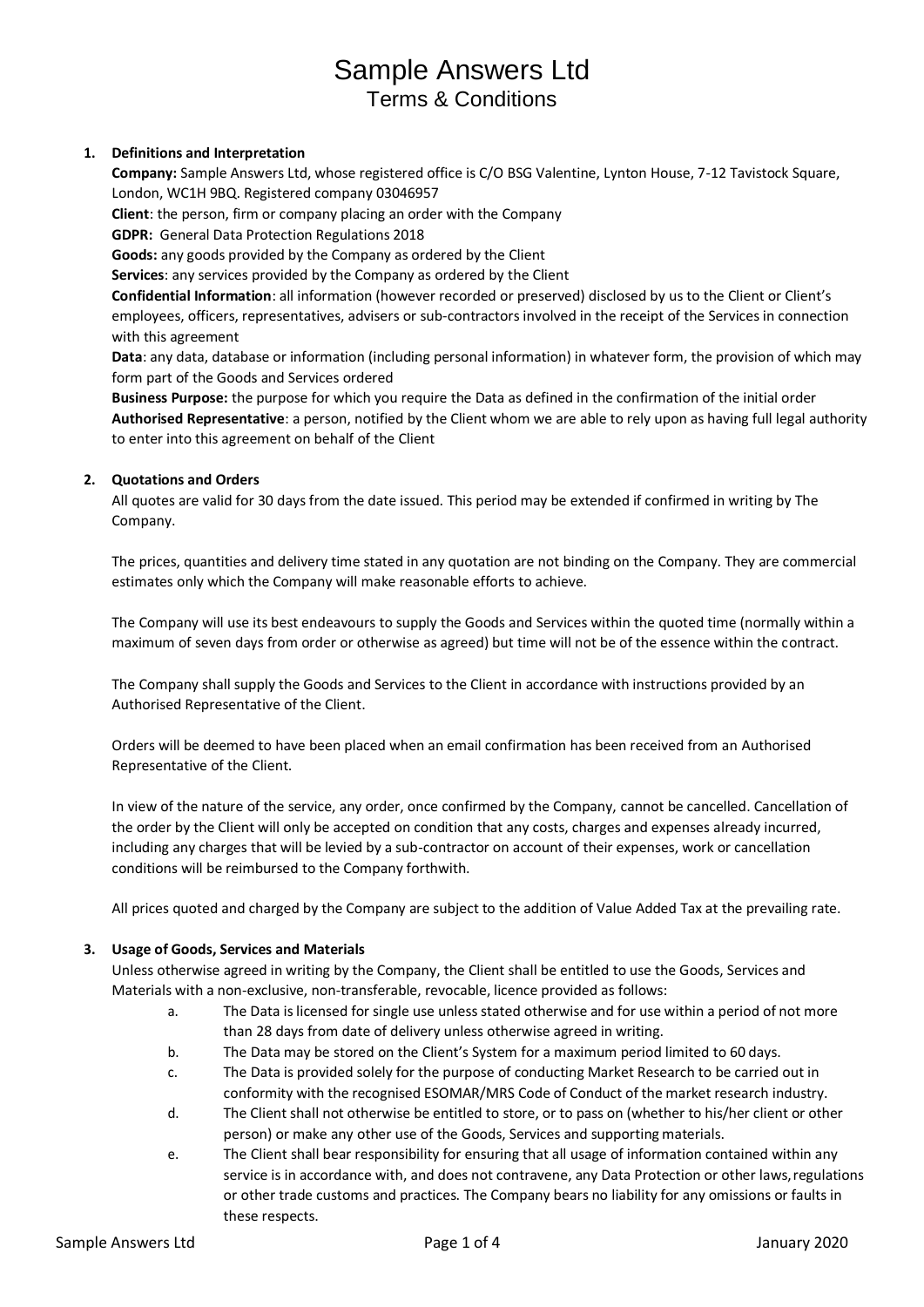- f. The Client shall only make copies of the Data to the extent reasonably necessary for the Business Purpose including back-ups, mirroring and similar security, disaster recovery and testing techniques.
- g. The Client shall not extract, re-utilise, use, exploit, redistribute, re-disseminate, copy or store the Data other than for the Business Purpose.
- h. Where the Business Purpose requires the supply and broadcast of email addresses, the Client shall utilise the unsubscribe links and opt-out statements provided by the Company.
- i. Where the Goods and Services entail Online sample-only services, the Client shall pay for all completed interviews achieved until fieldwork is closed. This may include interviews achieved in excess of the number originally quoted for.

The Client's right to use the Data shall be non-exclusive and for single use only, unless stated otherwise. Single Use permits you to dispatch, broadcast or otherwise communicate a single survey invitation to each contact supplied as part of the Client order.

# **4. Payments and Charges**

New clients or other clients out of terms may be expected to pay in advance for Goods and Services.

All other invoices issued by the Company shall be paid by the Client within thirty (30) days of the date of invoice unless otherwise agreed in writing by the Company.

In the event of late payment, the Company may charge interest on the amount outstanding from the due date until the date of payment before and after judgement at the rate of five (5) percent above the Base Rate of the Bank of England.

In addition, for any invoice unpaid for more than 60 days after the invoice date, the company shall be entitled to levy a surcharge of either £30 or 5% of the outstanding amount, whichever sum is greater.

If any amount of an invoice is disputed, then the Client shall inform the Company of the grounds for such dispute within seven days of delivery of the Goods and Services and shall pay to the Company the value of the invoice less the disputed amount in accordance with these payment terms. Once settlement of the dispute has been agreed, any sum then outstanding shall also be payable in accordance with these payment terms.

The Company reserves the right to increase a quoted fee in the event that the Client requests a variation to the work agreed.

## **5. Client Obligations**

In the event that the Client receives a request from a contact supplied by the Company to "Do Not Contact" then the Client will provide the Company with the necessary details for that contact to ensure that the Company can comply with its obligations under GDPR.

The Client undertakes to notify the company immediately of any notice or other communication in respect of the Data received from the Information Commissioner's office or any other official or legislative body.

The Client undertakes that it will at all times comply with the provisions of the GDPR in respect of use and storage of the Data.

The Company accepts no responsibility for any breach by the Client of any legislation as a result of communication to the contacts within Data supplied by the Company.

Subject to the prior written consent of the Company the Client shall not induce to employ, whether as an employee, agent, partner or consultant, any employee of the Company directly associated with delivery of the Goods and Services.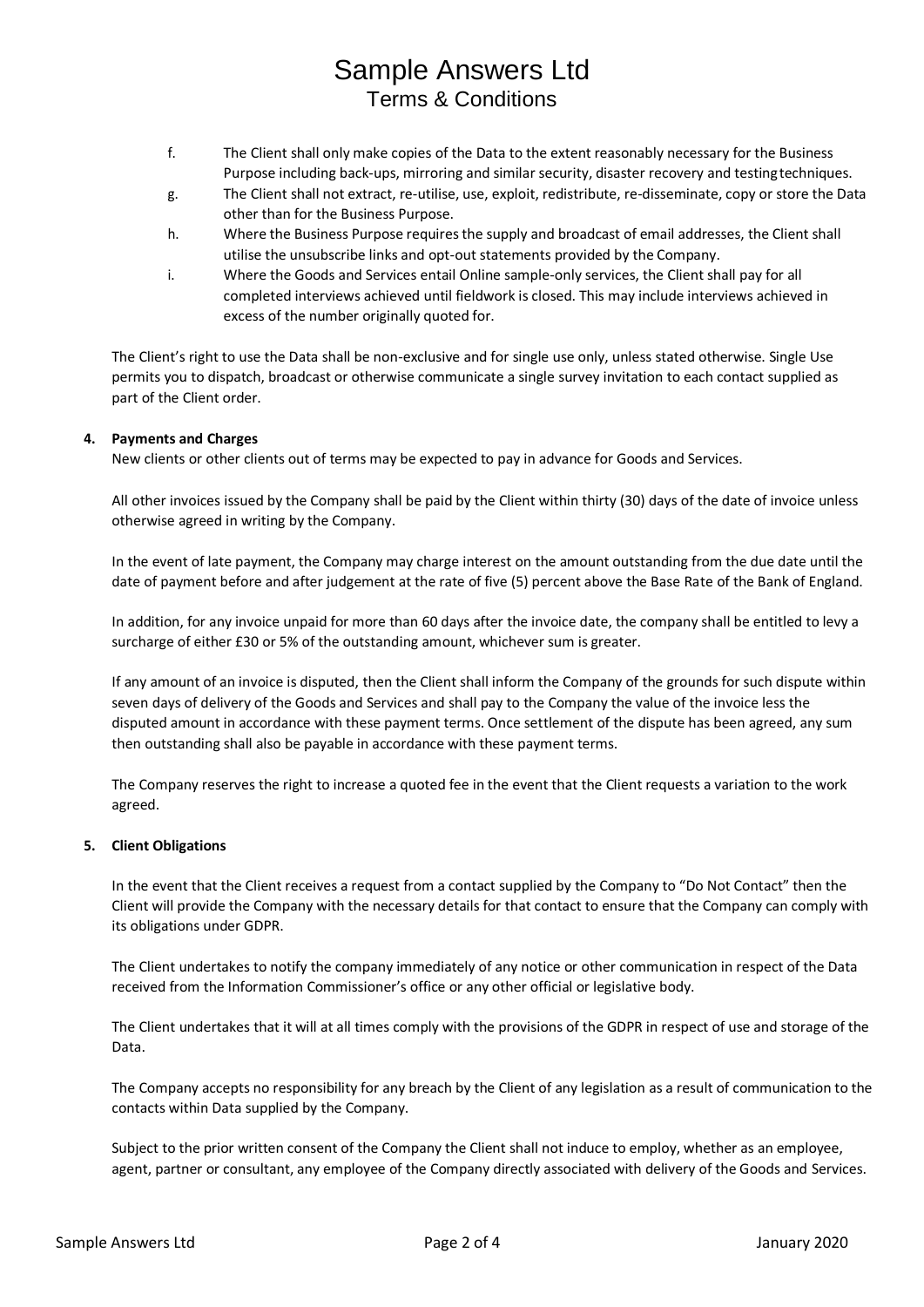# **6. Warranties**

The Client warrants that:

- 1. It has fulfilled its obligations under GDPR and undertaken a risk analysis in respect of its proposed use of the data and confirms that it is entitled to and will process the Data in compliance with the Privacy and Data Protection Requirements and that it is not aware of any circumstances likely to give rise to breach of any of the Privacy and Data Protection Requirements in the future (including any Security Breach);
- 2. It will take appropriate technical and organisational measures against the unauthorised or unlawful Processing of the Data and against the accidental loss or destruction of, or damage to, the Data to ensure a level of security appropriate to the harm that might result from such unauthorised or unlawful Processing or accidental loss, destruction or damage;
- 3. It will take reasonable steps to ensure compliance with those measures; and discharge its obligations under this agreement with all due skill, care and diligence;
- 4. Except as expressly stated in this agreement, all warranties, conditions and terms, whether express or implied by statute, common law or otherwise upon us, are hereby excluded by the Company to the extent permitted by law.

# **7. Data Accuracy**

The Company uses all reasonable endeavours to ensure Data is accurate and up-to-date. Whilst the Company agrees that all Data has been fairly and lawfully obtained in accordance with the Data Protection Act 1998, no warranty is given regarding the accuracy or completeness of individual addresses, contact names or telephone numbers or that any list is a complete compilation of the categories of persons or establishments described therein.

The Company does not warrant that the Data:

- a. is accurate, complete, reliable, secure, useful, fit for purpose or timely;
- b. has been tested for use by you or any third party;
- c. will be suitable for or be capable of being used by you for theBusiness Purpose.

## **8. Unauthorised Use**

If any unauthorised use is made of the goods and services then, without prejudice to our other rights and remedies, the Client shall immediately be liable to pay us an amount equal to the Charges that we would have charged for permitted usage (in accordance with our original quote), together with interest at the rate of five (5) percent above the Base Rate of the Bank of England, from the date of such unauthorised use.

## **9. Limitation of Liability**

The Company shall not be liable for any claim arising out of the performance, non-performance, delay in delivery of or defect in the Goods or Services nor for any special, indirect, economic or consequential loss or damage howsoever arising or howsoever caused (including loss of profit or loss of revenue) whether from negligence or otherwise in connection with the supply, functioning or use of the Goods or Services.

Any liability of the Company shall in any event be limited to the licence fees paid by the Client in respect of this agreement. Nothing herein shall limit either party's liability for death or personal injury arising from the proven negligence by itself or its employees or agents.

The Client shall fully indemnify the Company against any liability to third parties arising out of the Client's use of the Goods and Services.

## **10. Copyright**

The Client acknowledges that the rights to the Goods and Services are owned by the Company and that the Goods, Services and supporting materials are protected by United Kingdom copyright laws, international treaty provisions and all other applicable national laws.